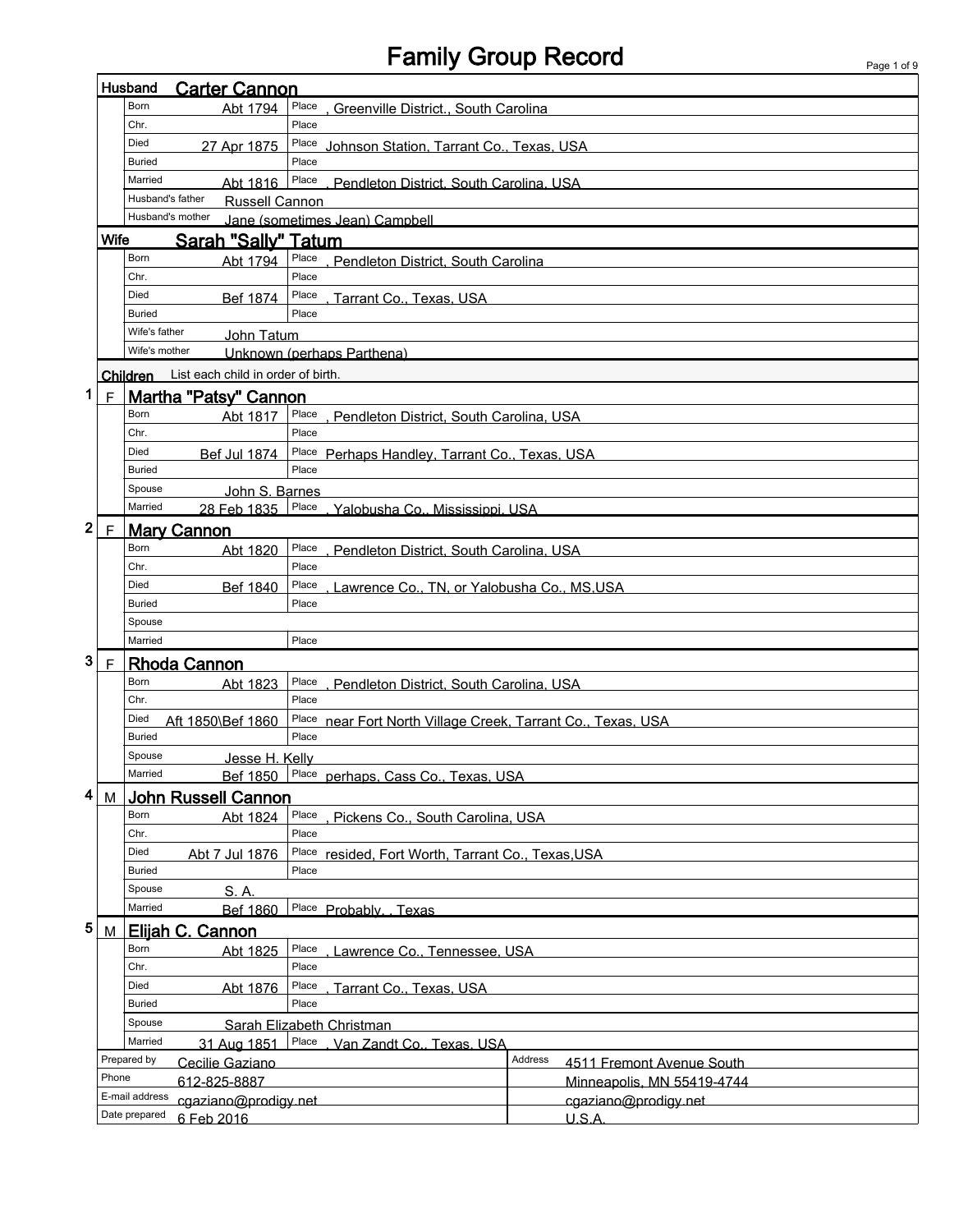| Page 2 of 9 |  |  |
|-------------|--|--|

|   |                                                                                                             | Husband<br><b>Carter Cannon</b>                 |                                                                                                                            |  |  |  |  |  |  |  |
|---|-------------------------------------------------------------------------------------------------------------|-------------------------------------------------|----------------------------------------------------------------------------------------------------------------------------|--|--|--|--|--|--|--|
|   | Wife                                                                                                        | <b>Sarah "Sally" Tatum</b>                      |                                                                                                                            |  |  |  |  |  |  |  |
|   |                                                                                                             | List each child in order of birth.<br>Children  |                                                                                                                            |  |  |  |  |  |  |  |
| 5 | M                                                                                                           | Elijah C. Cannon                                |                                                                                                                            |  |  |  |  |  |  |  |
|   | Spouse<br>Ophelia M. Kelly                                                                                  |                                                 |                                                                                                                            |  |  |  |  |  |  |  |
|   |                                                                                                             | Married                                         | 18 Jun 1858 Place . Van Zandt Co., Texas, USA                                                                              |  |  |  |  |  |  |  |
| 6 | М                                                                                                           | James (not proved son) Cannon                   |                                                                                                                            |  |  |  |  |  |  |  |
|   |                                                                                                             | Born<br>Abt 1831                                | Place perhaps, Yalobusha Co., Mississippi                                                                                  |  |  |  |  |  |  |  |
|   |                                                                                                             | Chr.                                            | Place [Not Proved as a Son in This Family]                                                                                 |  |  |  |  |  |  |  |
|   |                                                                                                             | Died<br>Possibly bef 1875                       | Place Perhaps Cass Co., or, Tarrant Co., Texas                                                                             |  |  |  |  |  |  |  |
|   |                                                                                                             | <b>Buried</b>                                   | Place                                                                                                                      |  |  |  |  |  |  |  |
|   |                                                                                                             | Spouse<br>Married                               | Place                                                                                                                      |  |  |  |  |  |  |  |
| 7 | $\mathsf F$                                                                                                 |                                                 |                                                                                                                            |  |  |  |  |  |  |  |
|   |                                                                                                             | Nancy R. "Nannie" Cannon<br>Born<br>18 Jul 1833 | Place                                                                                                                      |  |  |  |  |  |  |  |
|   |                                                                                                             | Chr.                                            | <u>, Yalobusha Co., Mississippi</u><br>Place                                                                               |  |  |  |  |  |  |  |
|   |                                                                                                             | Died<br>23 Mar 1883                             | Place Arlington, Tarrant Co., Texas                                                                                        |  |  |  |  |  |  |  |
|   |                                                                                                             | Buried                                          | Place Harrison Cemetery, Arlington, Tarrant Co., Texas                                                                     |  |  |  |  |  |  |  |
|   |                                                                                                             | Spouse                                          | <b>DeWitt Clinton Harrison</b>                                                                                             |  |  |  |  |  |  |  |
|   |                                                                                                             | Married 14 Dec 1853/1854                        | Place Tarrant Co., Texas                                                                                                   |  |  |  |  |  |  |  |
| 8 | $\mathsf F$                                                                                                 | Elizabeth Ann "Lizzie" Cannon                   |                                                                                                                            |  |  |  |  |  |  |  |
|   |                                                                                                             | Born<br>2 Jun 1836                              | Place, Yalobusha Co., Mississippi, USA                                                                                     |  |  |  |  |  |  |  |
|   |                                                                                                             | Chr.<br>Died                                    | Place                                                                                                                      |  |  |  |  |  |  |  |
|   |                                                                                                             | Abt 1915<br>Buried                              | Place Probably, Okmulgee Co., or Ellis Co., Oklahoma, USA<br>Place Unmarked grave, Lone Star Cemetery, Ellis Co., Oklahoma |  |  |  |  |  |  |  |
|   |                                                                                                             | Spouse                                          |                                                                                                                            |  |  |  |  |  |  |  |
|   | <b>Thomas Watson</b><br>Place<br>Married<br><b>Bef 1860</b>                                                 |                                                 |                                                                                                                            |  |  |  |  |  |  |  |
|   | Spouse<br>William Thomas "Will" Goin                                                                        |                                                 |                                                                                                                            |  |  |  |  |  |  |  |
|   |                                                                                                             | Married<br>Abt 1870                             | Place Perhaps. Tarrant Co., Texas. USA                                                                                     |  |  |  |  |  |  |  |
|   | <b>Notes</b>                                                                                                |                                                 |                                                                                                                            |  |  |  |  |  |  |  |
|   | HUSBAND - Carter Cannon                                                                                     |                                                 |                                                                                                                            |  |  |  |  |  |  |  |
|   | Sometimes a middle initial of "C." is given for him, but there are no records found so far to back this up. |                                                 |                                                                                                                            |  |  |  |  |  |  |  |
|   |                                                                                                             | Date of birth from 1850 Cass Co., TX, census.   |                                                                                                                            |  |  |  |  |  |  |  |
|   |                                                                                                             |                                                 |                                                                                                                            |  |  |  |  |  |  |  |
|   |                                                                                                             |                                                 | Date of death from Ft. Worth Standard, TX, published on 3 Jun 1875.                                                        |  |  |  |  |  |  |  |
|   |                                                                                                             |                                                 |                                                                                                                            |  |  |  |  |  |  |  |
|   |                                                                                                             |                                                 | Date of marriage deduced from known children's dates of birth (from census).                                               |  |  |  |  |  |  |  |
|   |                                                                                                             |                                                 |                                                                                                                            |  |  |  |  |  |  |  |
|   |                                                                                                             | U.S. Censuses:                                  |                                                                                                                            |  |  |  |  |  |  |  |
|   |                                                                                                             |                                                 | 1800 Greenville District, SC, p. 248/177, Russel Cannon: 1 of 2 males under 10 years of age.                               |  |  |  |  |  |  |  |
|   |                                                                                                             |                                                 | 1810 Pendleton District, SC, p. 145A, Russel Cannon: 1 of 2 males between 10 and 16 years of age.                          |  |  |  |  |  |  |  |
|   |                                                                                                             |                                                 |                                                                                                                            |  |  |  |  |  |  |  |
|   |                                                                                                             |                                                 | 1820 Pendleton District, SC, p. 179: Carter Cannon, 1 male between 26 and 45 years of age.                                 |  |  |  |  |  |  |  |
|   |                                                                                                             |                                                 | 1830 Lawrence Co., TN, p. 288: Carter Cannon, 1 male between 30 and 40 years of age.                                       |  |  |  |  |  |  |  |
|   |                                                                                                             |                                                 | 1840 Yalobusha Co., MS, p. 300: Carter Cannon, 1 male between 40 and 50 years of age.                                      |  |  |  |  |  |  |  |
|   |                                                                                                             |                                                 | 1850 Cass Co., TX, p. 741: Carter Cannon. [11 miles S.W. of Linden], age 56 (born c1794)                                   |  |  |  |  |  |  |  |
|   |                                                                                                             |                                                 | [1860 Tarrant Co., TX, census lost. Land records place Carter Cannon there in Village Creek, near Arlington.]              |  |  |  |  |  |  |  |
|   |                                                                                                             |                                                 | [1870 Texas census: Carter Cannon cannot be located.]                                                                      |  |  |  |  |  |  |  |
|   |                                                                                                             |                                                 | Further information about the 1850 Cass Co., TX, Census, p. 74A, 31/31/, line 37:                                          |  |  |  |  |  |  |  |
|   |                                                                                                             | Carter Cannon                                   | 56 M Farmer 2100 S.C.                                                                                                      |  |  |  |  |  |  |  |
|   |                                                                                                             | 56 F<br>Sarah                                   | S.C.                                                                                                                       |  |  |  |  |  |  |  |
|   | John<br>25 M<br>Mi (Mississippi)                                                                            |                                                 |                                                                                                                            |  |  |  |  |  |  |  |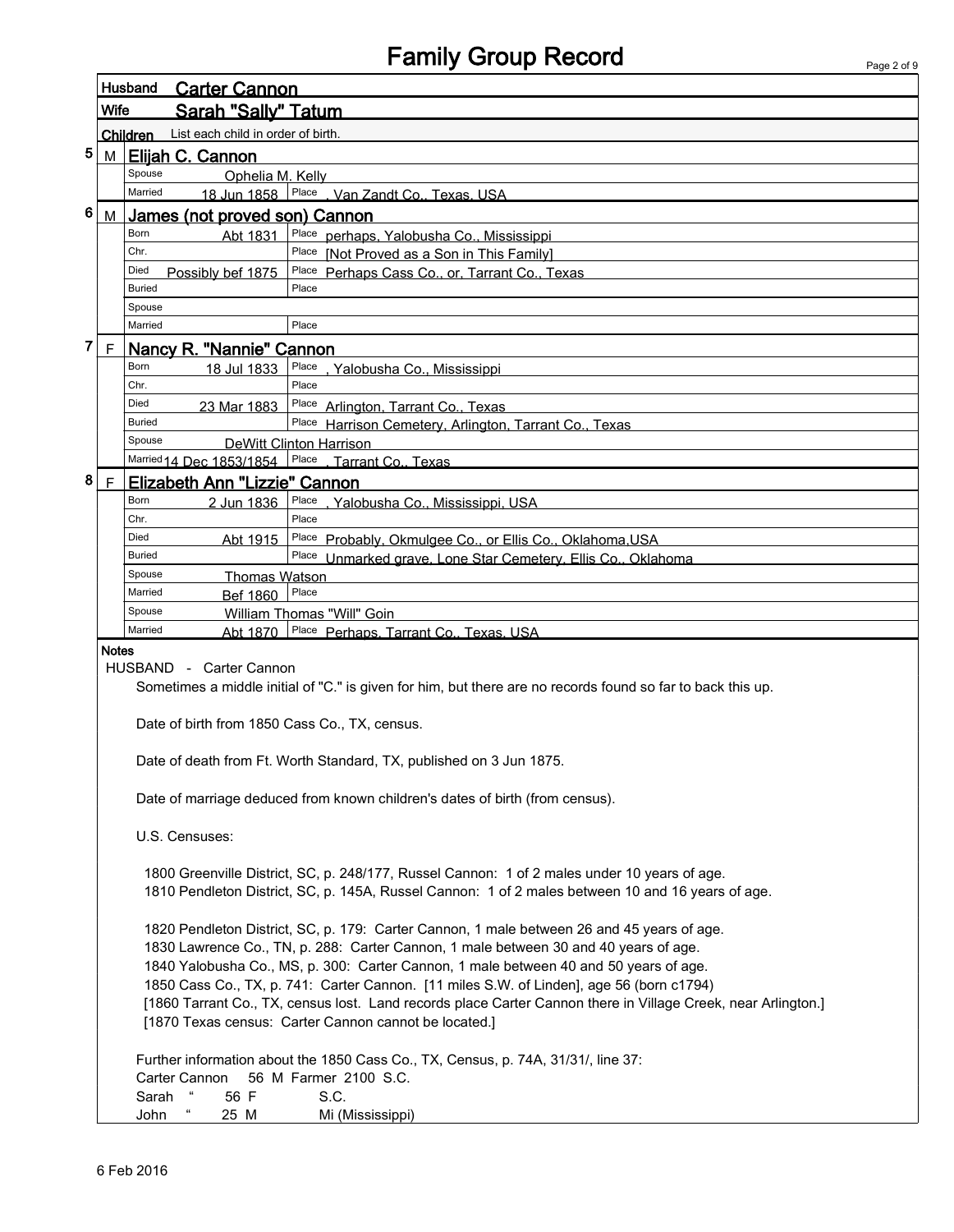### Husband Carter Cannon Wife Sarah "Sally" Tatum

| <b>Notes</b>                |              |                  |
|-----------------------------|--------------|------------------|
| HUSBAND - Carter Cannon     |              | (Continued)      |
| Nancy                       | 17 F         | Mi (Mississippi) |
| Elizabeth "                 | 13 F         | Mi (Mississippi) |
| $\epsilon\epsilon$<br>James | 19 M         | Mi (Mississippi) |
| Robert Shank                | 19 M Laborer | Ala.             |

The 1830 Lawrence Co., TN, census, shows two females born between 1820-1825 (aged 5-10) living in the Carter Cannon household. They may or may not be daughters, as another couple was living with them. The man was aged 40-50 (born between 1780-1790), older than Carter Cannon. The woman was younger than Sarah, born between 1800-1810, or aged 20-30.

Conditional certif. 129, TX general Land Office, shows Carter Cannon emigrated to Texas in October 1841. [Also Uncond. certif. 334, 4 Nov 1844; field notes for surveys in 1844, 1851; Patents #61 (16 Jan 1856) and #69 (10 Dec 1857), Vol. 8; show him in Cass Co.] Land records from Cass Co. and Tarrant Co., plus tax records, show him in Tarrant Co. by the mid-1850s.

In Cass Co., TX, Carter Cannon had 320 acres located 11 miles S.W. of Linden, the county seat, Book 110, page 836, Abstract #221, 222.

Carter Cannon filed for his share of the Russel Cannon estate after Jane Cannon's death, p. 73, Pendleton District, S. C., Deeds 1790-1806, compiled by Betty Willie, Southern Historical Press, Easley, S.C. (pub. date not known).

6 Apr 1969 letter from Marchbanks descendant, a Jim McD(rest of name can't be read) states that Carter Cannon was an invalid for 40 years and also prosperous.

The Yalobusha County History by the Heritage Committee of the Yalobusha Historical Society, MS, 1982, under entry for Dr. Felix Grundy (p. number not shown on photocopy), states: "In 1833 a crippled man named Carter Cannon lived at the Perry place south O'tucelofa now by Dr. Lewis Carter Cannon sold his occupant to A.W.P. Ussary, Ussary to Allison Marrison. It passed through the hands of Kirmins and Barber. Carter Cannon settled the N.W. 1/4 of S. 4T11 R4 the Robbinson farm. G. Humphreys also lived on this place in 1835, then Cannon in 1836, the year of the Pontotac land sales. [This passage transcribed exactly as written; the writing is not clear.]

Also see the YALOBUSHA PIONEER, Vol. 17, #4, Winter 1992, published by the Yalobusha County Historical Society, P.O. Box 258, Coffeeville, MS 38922-0258, "Comments on the Early History of Water Valley, North Mississippi Herald, author unknown, 04 Aug 1938, p. 15 (pp. 14-18): "In the fall of 1834, Mr. Carton [sic] Cannon put up a cabin on the ground now occupied by the Shaw Foundry and about the same time, John Barnes, a son-in-law of Mr. Cannon, made an improvement where Mr. A. Tabor now resides..." The area of Mr. Tabor's house was actually in Lafayette Co. , MS, until "a few years ago" -- from 1938. It appears from the article, although it's not clear, that Carter Cannon's land was in the vicinity of Water Valley and John S. Barns's land was 2-3 miles away in the vicinity of Washington.

2 Jan 1876 Tarrant Co., Texas: Carter Cannon, Decedent, Probate - Dependent Administration, Case #1876- 0000054.

Probate Index, 1800-2012 [database on-line]. Provo, UT, USA: Ancestry.com Operations, Inc., 2013. Original data: Tarrant County, Texas, Probate Index, 1800–2012. Tarrant County Clerk Office. Fort Worth, Texas.

#### WIFE - Sarah "Sally" Tatum

Sarah's last name was Tatum, according to handwritten notes on family history written by the father of Dianne Doyle Stevens. They are descendants of Mary Elizabeth Barnes, daughter of Martha Cannon and John S. Barnes.

#### CHILD 1 - Martha "Patsy" Cannon

Tarrant Co., TX, Deeds, Book C, p. 508: B. H. Barnes to D. C. Harrison, 20 Apr 1877: mentions 12-1/2 acres set aside by July 1874 court term to the heirs of Martha Barnes out of the Estate of C. C. Cannon, dec. (B. H. Barnes was a son of Martha, and D. C. Harrison was her brother-in-law).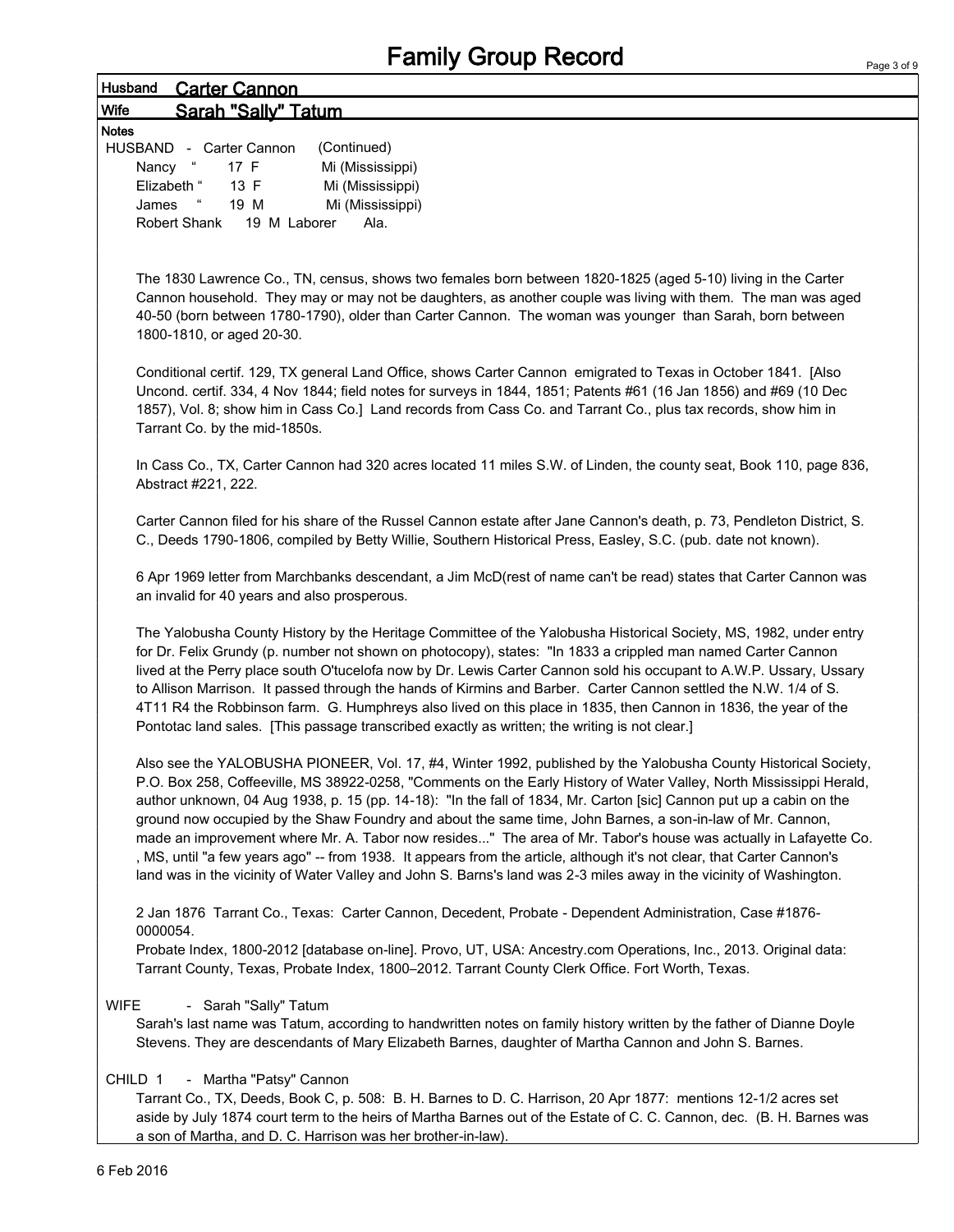### Husband Carter Cannon Wife Sarah "Sally" Tatum

#### **Notes**

#### CHILD 2 - Mary Cannon

According to notes written by Richard Jay Doyle, Jr., given to his daughter, Dianne Doyle Stevens, distevens@comcast.net, provided to Cecilie Gaziano, cgaziano1@gmail.com, on 07 Sep 2014, there was a daughter Mary, who died young.

The 1830 Lawrence Co., TN, census shows two females born between 1820-1825 (aged 5-10) living in the Carter Cannon household. These are likely to be Mary and Rhoda.

The 1840 Yalobusha Co., MS, census shows 1 female born 1820/1825. Since it is known that Mary Cannon died young, she must have died before the 1840 census, and the young female in the 1840 census must be Rhoda.

#### CHILD 3 - Rhoda Cannon

According to notes written by Richard Jay Doyle, Jr., given to his daughter, Dianne Doyle Stevens, distevens@comcast.net, provided to Cecilie Gaziano, cgaziano1@gmail.com, on 07 Sep 2014, there was a daughter Rhoda, who married Jesse H. Kelly and was killed in a storm that blew away her house. A log hit her. This took place near Fort North Village Creek, Texas.

The 1830 Lawrence Co., TN, census shows two females born between 1820-1825 (aged 5-10) living in the Carter Cannon household. These are Mary and Rhoda.

The 1840 Yalobusha Co., MS, census shows 1 female born 1820/1825, who must be Rhoda.

1850 Federal Census of Dallas Co., Texas, for household 415, family 430, lines 2-3, Roll M432\_910; Page: 101B: Jesse H. Kelly, 24, GA, farmer, and Rhoda Kelly, 26, SC.

#### CHILD 4 - John Russell Cannon

According to a letter to Jean Jones of Longview, TX, on 8 Feb 1992 from Nancy Timmons Samuels, Research Chairman of the Fort Worth Genealogical Society, p. 2, "On the 1854 Tarrant Co. School Census, JOHN CANNON [John R. Cannon] lived in Dist 9, had 1 school-age child in his household, JOSEPH HOLLAN (no Cannon children). In 1870 J. HOLLAND (age 24, b. Miss.) was living with ELISHA CANNON [Elijah]. One wonders if he was related?" [NOTE: THIS MAY BE A DIFFERENT AND POSSIBLY RELATED JOHN CANNON.]

1860 Census of Harrison Co., TX, p. 53/517, 350/337, lines 37-40, shows a J. R. Cannon, who appears to be the son of Carter and Sarah: (town of Marshall)

|                                         |        |                        | CANNON, J. R. 34 M W Gambler Value \$100, born in SC Could not read/write. |
|-----------------------------------------|--------|------------------------|----------------------------------------------------------------------------|
| л,<br>S. A.                             | 30 F W |                        | born in TN Could not read/write.                                           |
| MYRICK, G. 20 M W Waggoner              |        |                        | born in TN Could not read/write.                                           |
| HARMON, M.                              | 17 M W | π                      | born in AR                                                                 |
|                                         |        |                        |                                                                            |
| 1870 Census of Tarrant Co., TX, p. 478: |        |                        |                                                                            |
|                                         |        |                        |                                                                            |
| CANNON, J. R. 46 M W Farmer             |        | \$1500                 | SC.                                                                        |
|                                         |        | S.A. 40 F W Keep house | ΤN                                                                         |
| PERKINS, W. 15 M W                      |        |                        | ТX                                                                         |

18 Jul 1876, J. R. Cannon Estate, Case #10, Tarrant Co., Texas: Left property to sister, Nancy R. Harrison, and her heirs. D. C. Harrison, executor (Nancy's husband). Mentions no other heirs. If "S.A." was his wife, she either died or deserted before his death.

According to a letter to Jean Jones of Longview, TX, on 8 Feb 1992 from Nancy Timmons Samuels, Research Chairman of the Fort Worth Genealogical Society, p. 2, "JOHN CANNON and sister NANCY were evidently in Tarrant Co. by Dec. 1853, as Nancy m. 14 Dec 1853 D. C.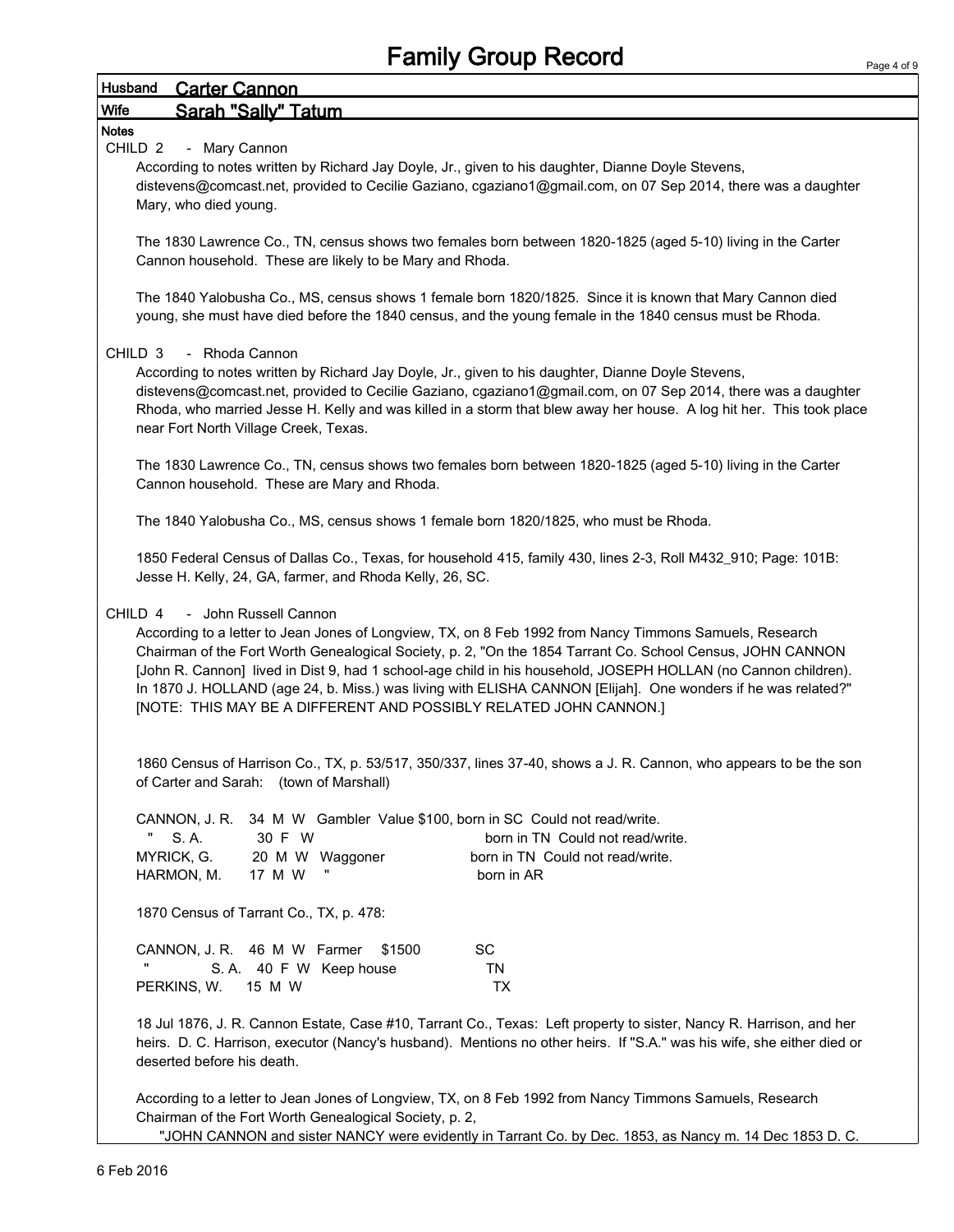|                                                                                                                                                                                                             |                                                                                                            | <b>Family Group Record</b>                                                                                                                                                                                                                                                                                                                            |        |  |  |  |  |
|-------------------------------------------------------------------------------------------------------------------------------------------------------------------------------------------------------------|------------------------------------------------------------------------------------------------------------|-------------------------------------------------------------------------------------------------------------------------------------------------------------------------------------------------------------------------------------------------------------------------------------------------------------------------------------------------------|--------|--|--|--|--|
| Husband                                                                                                                                                                                                     | <b>Carter Cannon</b>                                                                                       |                                                                                                                                                                                                                                                                                                                                                       |        |  |  |  |  |
| Wife                                                                                                                                                                                                        | Sarah "Sally" Tatum                                                                                        |                                                                                                                                                                                                                                                                                                                                                       |        |  |  |  |  |
| <b>Notes</b>                                                                                                                                                                                                |                                                                                                            |                                                                                                                                                                                                                                                                                                                                                       |        |  |  |  |  |
| CHILD 4                                                                                                                                                                                                     | (Continued)<br>- John Russell Cannon                                                                       |                                                                                                                                                                                                                                                                                                                                                       |        |  |  |  |  |
| JOHN"                                                                                                                                                                                                       |                                                                                                            | Harrison (from Shelby Co. 1853). CARTER CANNON first appears on 1855 tax roll, was evidently a merchant. By<br>1856 he has purchased one of the M. T. Johnson surveys on Village Creek, 320 acres, was still a merchant, and had<br>2 slaves. By 1860, he owned 270 acres of the survey, having either given or sold 50 acres (of the 320) to his son |        |  |  |  |  |
|                                                                                                                                                                                                             | with ELISHA CANNON [Elijah]. One wonders if he was related?"                                               | "On the 1854 Tarrant Co. School Census, JOHN CANNON [John R. Cannon] lived in Dist 9, had 1 school-age<br>child in his household, JOSEPH HOLLAN (no Cannon children). In 1870 J. HOLLAND (age 24, b. Miss.) was living                                                                                                                                |        |  |  |  |  |
| CHILD <sub>5</sub>                                                                                                                                                                                          | - Elijah C. Cannon                                                                                         |                                                                                                                                                                                                                                                                                                                                                       |        |  |  |  |  |
|                                                                                                                                                                                                             |                                                                                                            | 1830 Lawrence County, TN, Census: Carter Cannon, p. 288a/b: Elijah was one of 2 boys under age 5.                                                                                                                                                                                                                                                     |        |  |  |  |  |
|                                                                                                                                                                                                             |                                                                                                            | 1840 Yalobusha Co., MS, Census: Carter Cannon, p.300: Elijah was 1 of 2 boys between 15 & 20.                                                                                                                                                                                                                                                         |        |  |  |  |  |
|                                                                                                                                                                                                             | 1850 Census: Elijah Cannon was not located.                                                                |                                                                                                                                                                                                                                                                                                                                                       |        |  |  |  |  |
|                                                                                                                                                                                                             | 1860 Census: Elijah Cannon was not located.                                                                |                                                                                                                                                                                                                                                                                                                                                       |        |  |  |  |  |
| c.htm.                                                                                                                                                                                                      |                                                                                                            | 1860: Elijah Cannon in Tarrant County, Texas, tax assessment list, from http://www.rootsweb.com/~txtarran/tax/1860-                                                                                                                                                                                                                                   |        |  |  |  |  |
|                                                                                                                                                                                                             | 1851 (31 Aug) Elijah Cannon married Sarah Elizabeth Christman in Van Zandt Co., Texas; recorded in county. |                                                                                                                                                                                                                                                                                                                                                       |        |  |  |  |  |
|                                                                                                                                                                                                             | 1858 (18 Jun) Elijah Canon married Ophelia Kelly in Van Zandt Co., Texas; recorded in county.              |                                                                                                                                                                                                                                                                                                                                                       |        |  |  |  |  |
|                                                                                                                                                                                                             | rootsweb.com/~txtarran/tax/1863.htm. & other years.)                                                       | E. Cannon on Tarrant Co. tax lists: 1856, 1861, 1862, 1863, 1864, 1867, 1871 (Jean Jones's research and www.                                                                                                                                                                                                                                          |        |  |  |  |  |
|                                                                                                                                                                                                             | Timmons Samuels to Jean Jones 8 Feb 1992.                                                                  | Elijah Cannon patented Scrip land in present Kennedale area in Tarrant Co. in 1862, according to letter of Nancy                                                                                                                                                                                                                                      |        |  |  |  |  |
| 09 Jun 1863 E. C. Cannon grantee/patentee, 160 acres in Robertson District, Tarrant Co., Texas; File 644, Patent<br>#561, Vol. 9, Class: Rob. Scrip. Also file 1119, 30 acres in same district, Rob. Scrip. |                                                                                                            |                                                                                                                                                                                                                                                                                                                                                       |        |  |  |  |  |
|                                                                                                                                                                                                             |                                                                                                            | 1870 Census of Precinct 3, Fort Worth P.O., Tarrant Co., Texas, p. 88/517, 447/649, line 4:                                                                                                                                                                                                                                                           |        |  |  |  |  |
|                                                                                                                                                                                                             | E. Cannon                                                                                                  | 45 M W Farmer 700 800 Tenn Male citizen 21 or older                                                                                                                                                                                                                                                                                                   | [1825] |  |  |  |  |
| O. M. "                                                                                                                                                                                                     | 25 F W Keep House                                                                                          | Miss                                                                                                                                                                                                                                                                                                                                                  | [1845] |  |  |  |  |
| Е.                                                                                                                                                                                                          | 10 F W                                                                                                     | Texas Attended school within the year                                                                                                                                                                                                                                                                                                                 | [1860] |  |  |  |  |
| N. J.                                                                                                                                                                                                       | 8 F W                                                                                                      | Texas                                                                                                                                                                                                                                                                                                                                                 | [1862] |  |  |  |  |
| R. Z.                                                                                                                                                                                                       | $\epsilon$<br>5 F W                                                                                        | Texas                                                                                                                                                                                                                                                                                                                                                 | [1865] |  |  |  |  |
| W. C. "                                                                                                                                                                                                     | 3 M W                                                                                                      | Texas                                                                                                                                                                                                                                                                                                                                                 | [1868] |  |  |  |  |
| J. Holland                                                                                                                                                                                                  | 26 M W Farmer                                                                                              | Miss                                                                                                                                                                                                                                                                                                                                                  | [1844] |  |  |  |  |
| 1877                                                                                                                                                                                                        |                                                                                                            | Case 21, Heirs of E. C. Cannon, Tarrant Co., TX, 1881 - begins in March 27, 1877. Mentions Elizabeth, Jane,                                                                                                                                                                                                                                           |        |  |  |  |  |

zabeth, Jane, and Rhoda, and Wm. C. Cannon, minors; Guardian: Ophelia M. Myrick. Later: J. A. & Rhoda Vinson, W. G. & Nancy J. Smith, F. W.? (J.M.?) & Lizzie Hudson. Sarah Hilburn, formerly Sarah Cannon, named as an heir to 1/5th of estate. Tarrant Co., TX, Deeds, Vol. T, page 109. Mrs. Ophelia M. Myrick, Guardian (of Elizabeth, Jane, Rhoda, and William C. Cannon) to D. C. Harrison (Elijah's sister Nancy's husband) 24 Mar 1881.

About 1869 0r abt 1880 Sarah Cannon married Nathaniel C. Hilburn; no record found. She may have been married to someone else before marrying Nathaniel Hilburn. The Texas death record of one of Nathaniel C. Hilburn's children, Nancy, listed Sarah Cannon as her mother.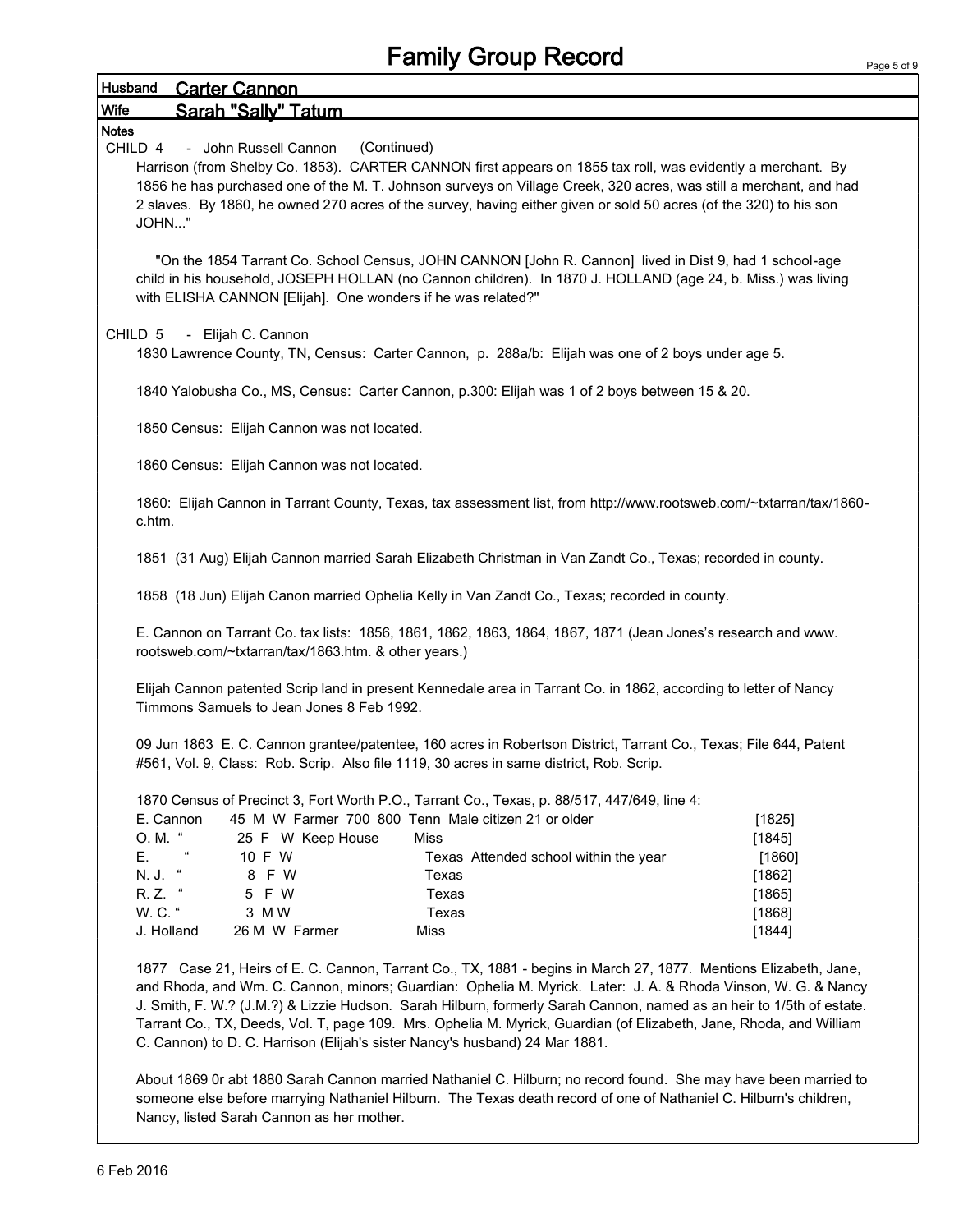| Husband      |                                                                                                                                                                                                                                                                                                                                                                                                                                                                                                                                                                                                                                                                                                                                                                                                                                                                                                                                                | <b>Carter Cannon</b>                                                            |                                                                                                                                                                                                  |                          |                                                                                                   |                   |                                                                                                                  |                                                |        |
|--------------|------------------------------------------------------------------------------------------------------------------------------------------------------------------------------------------------------------------------------------------------------------------------------------------------------------------------------------------------------------------------------------------------------------------------------------------------------------------------------------------------------------------------------------------------------------------------------------------------------------------------------------------------------------------------------------------------------------------------------------------------------------------------------------------------------------------------------------------------------------------------------------------------------------------------------------------------|---------------------------------------------------------------------------------|--------------------------------------------------------------------------------------------------------------------------------------------------------------------------------------------------|--------------------------|---------------------------------------------------------------------------------------------------|-------------------|------------------------------------------------------------------------------------------------------------------|------------------------------------------------|--------|
| Wife         |                                                                                                                                                                                                                                                                                                                                                                                                                                                                                                                                                                                                                                                                                                                                                                                                                                                                                                                                                | <b>Sarah "Sally" Tatum</b>                                                      |                                                                                                                                                                                                  |                          |                                                                                                   |                   |                                                                                                                  |                                                |        |
| <b>Notes</b> |                                                                                                                                                                                                                                                                                                                                                                                                                                                                                                                                                                                                                                                                                                                                                                                                                                                                                                                                                |                                                                                 |                                                                                                                                                                                                  |                          |                                                                                                   |                   |                                                                                                                  |                                                |        |
|              | CHILD 5                                                                                                                                                                                                                                                                                                                                                                                                                                                                                                                                                                                                                                                                                                                                                                                                                                                                                                                                        | - Elijah C. Cannon                                                              | (Continued)                                                                                                                                                                                      |                          |                                                                                                   |                   |                                                                                                                  |                                                |        |
|              |                                                                                                                                                                                                                                                                                                                                                                                                                                                                                                                                                                                                                                                                                                                                                                                                                                                                                                                                                |                                                                                 |                                                                                                                                                                                                  |                          |                                                                                                   |                   | 22 May 1878: Nancy J. Cannon married W. G. Smith. Tarrant County, TX, Marriage Records, Book 1, p. 267.          |                                                |        |
|              |                                                                                                                                                                                                                                                                                                                                                                                                                                                                                                                                                                                                                                                                                                                                                                                                                                                                                                                                                |                                                                                 |                                                                                                                                                                                                  |                          |                                                                                                   |                   | 10 Sep 1879: Miss E. L. Camron [sic] married T. W. Hudson. Tarrant County, TX, Marriage Records, Book 1, p. 456. |                                                |        |
|              |                                                                                                                                                                                                                                                                                                                                                                                                                                                                                                                                                                                                                                                                                                                                                                                                                                                                                                                                                |                                                                                 | 1880 Census of Election Precinct 7, Tarrant Co., TX, SD 3, ED 93, p. 116B, 209/212, line 5:                                                                                                      |                          |                                                                                                   |                   |                                                                                                                  |                                                |        |
|              | Miric,                                                                                                                                                                                                                                                                                                                                                                                                                                                                                                                                                                                                                                                                                                                                                                                                                                                                                                                                         | Ophelia W F 39 [Head]                                                           |                                                                                                                                                                                                  |                          |                                                                                                   |                   | Widow Keeping house Miss ----- ----- [Miss? Miss?] [1841]                                                        |                                                |        |
|              |                                                                                                                                                                                                                                                                                                                                                                                                                                                                                                                                                                                                                                                                                                                                                                                                                                                                                                                                                |                                                                                 | Cannon, Rhoda W F 15 Daughter Single                                                                                                                                                             |                          |                                                                                                   |                   | Texas Kentucky Mississippi [1865]                                                                                |                                                |        |
|              |                                                                                                                                                                                                                                                                                                                                                                                                                                                                                                                                                                                                                                                                                                                                                                                                                                                                                                                                                | Carter                                                                          | W M 13 Son                                                                                                                                                                                       |                          | Single Farm labor                                                                                 |                   | Texas Kentucky Mississippi [1867]                                                                                |                                                |        |
|              | Smith,                                                                                                                                                                                                                                                                                                                                                                                                                                                                                                                                                                                                                                                                                                                                                                                                                                                                                                                                         | Jane                                                                            | W F 16 Daughter Married                                                                                                                                                                          |                          |                                                                                                   |                   | Texas Kentucky Mississippi [1864]                                                                                |                                                |        |
|              |                                                                                                                                                                                                                                                                                                                                                                                                                                                                                                                                                                                                                                                                                                                                                                                                                                                                                                                                                |                                                                                 | Sam L. W M 1 Grandson Single                                                                                                                                                                     |                          |                                                                                                   | Texas Texas Texas |                                                                                                                  | $[1879]$                                       |        |
|              |                                                                                                                                                                                                                                                                                                                                                                                                                                                                                                                                                                                                                                                                                                                                                                                                                                                                                                                                                |                                                                                 |                                                                                                                                                                                                  |                          |                                                                                                   |                   | 01 Jul 1880: Rhodia [sic] Cannon married John Vinson. Tarrant County, TX, Marriage Records, Book 2, p. 108.      |                                                |        |
|              |                                                                                                                                                                                                                                                                                                                                                                                                                                                                                                                                                                                                                                                                                                                                                                                                                                                                                                                                                |                                                                                 |                                                                                                                                                                                                  |                          |                                                                                                   |                   | 22 Dec 1887 Wm. C. Cannon married Laura A. Noah [Noe]. Tarrant County, TX, Marriage Records, Book 4, p. 455.     |                                                |        |
|              | - James (not proved son) Cannon<br>CHILD 6<br>The 1840 Yalobusha, MS, census does not show this child, who would have been about 9 if born c1831 -- age 19 in<br>1850 census. He is shown in the 1850 Cass Co., TX, census. That census does not show his age clearly. It is either<br>13 or 19. If aged 13 then he was born c1837. The 1850 TX census also does not give relationships of individuals in<br>the family, but the other children shown are known to be children of Carter and Sarah. Nothing more is known about<br>him. Carter Cannon, John R. Cannon, and Elijah C. Cannon do not mention James in probate/estate documents.<br>Perhaps he died, possibly in the Civil War.<br>- Nancy R. "Nannie" Cannon<br>CHILD 7<br>1850 Cass Co., TX, Census, p. 74A, 31/31/, household of Carter & Sarah Cannon: Nancy, 17 F, born in Mississippi.<br>1853/54 (14 Dec) Nancy Cannon married DeWitt Clinton Harrison in Tarrant Co., TX. |                                                                                 |                                                                                                                                                                                                  |                          |                                                                                                   |                   |                                                                                                                  |                                                |        |
|              |                                                                                                                                                                                                                                                                                                                                                                                                                                                                                                                                                                                                                                                                                                                                                                                                                                                                                                                                                | 1860 Census for Tarrant Co., TX, lost.                                          |                                                                                                                                                                                                  |                          |                                                                                                   |                   | 1870 Census of Precinct 3, Tarrant Co., Texas, p. 87/p. 516 (Aug. 10), Fort Worth P.O., 642/644, lines 11-18:    |                                                |        |
|              |                                                                                                                                                                                                                                                                                                                                                                                                                                                                                                                                                                                                                                                                                                                                                                                                                                                                                                                                                |                                                                                 | B. C. [I think this is D. C.] Harrison 40 M W Farmer 1600 1000 Tex.                                                                                                                              |                          |                                                                                                   |                   |                                                                                                                  |                                                | [1830] |
|              |                                                                                                                                                                                                                                                                                                                                                                                                                                                                                                                                                                                                                                                                                                                                                                                                                                                                                                                                                | M. [I think this is N.]                                                         |                                                                                                                                                                                                  | 35 F W                   |                                                                                                   | Miss              |                                                                                                                  |                                                | [1835] |
|              | T. D.?                                                                                                                                                                                                                                                                                                                                                                                                                                                                                                                                                                                                                                                                                                                                                                                                                                                                                                                                         |                                                                                 |                                                                                                                                                                                                  | 14 F W                   |                                                                                                   | Tex.              | Attended scl w/in yr.                                                                                            |                                                | [1856] |
|              | R. B.                                                                                                                                                                                                                                                                                                                                                                                                                                                                                                                                                                                                                                                                                                                                                                                                                                                                                                                                          |                                                                                 | $\mathfrak{c}\mathfrak{c}$                                                                                                                                                                       | 11 F W                   |                                                                                                   | Tex.              | Attended school                                                                                                  |                                                |        |
|              | [1859]                                                                                                                                                                                                                                                                                                                                                                                                                                                                                                                                                                                                                                                                                                                                                                                                                                                                                                                                         |                                                                                 |                                                                                                                                                                                                  |                          |                                                                                                   |                   |                                                                                                                  |                                                |        |
|              | F.                                                                                                                                                                                                                                                                                                                                                                                                                                                                                                                                                                                                                                                                                                                                                                                                                                                                                                                                             |                                                                                 | $\epsilon$                                                                                                                                                                                       | 8 M W                    |                                                                                                   | Tex.              |                                                                                                                  |                                                | [1862] |
|              | M. E.                                                                                                                                                                                                                                                                                                                                                                                                                                                                                                                                                                                                                                                                                                                                                                                                                                                                                                                                          |                                                                                 | $\mathfrak{c}\mathfrak{c}$                                                                                                                                                                       | 6FW                      |                                                                                                   | Tex.              |                                                                                                                  |                                                | [1864] |
|              | Ε.                                                                                                                                                                                                                                                                                                                                                                                                                                                                                                                                                                                                                                                                                                                                                                                                                                                                                                                                             |                                                                                 | $\mathfrak{c}\mathfrak{c}$                                                                                                                                                                       | 4 F W                    |                                                                                                   | Tex.              |                                                                                                                  |                                                | [1866] |
|              | А.                                                                                                                                                                                                                                                                                                                                                                                                                                                                                                                                                                                                                                                                                                                                                                                                                                                                                                                                             |                                                                                 | $\mathfrak{c}\mathfrak{c}$                                                                                                                                                                       | 4/12 F W                 |                                                                                                   | Tex.              | Feb.                                                                                                             |                                                | [1880] |
|              |                                                                                                                                                                                                                                                                                                                                                                                                                                                                                                                                                                                                                                                                                                                                                                                                                                                                                                                                                | Harrison, DeWit C.<br>, Nancy<br>, Francis Lee<br>, Emma<br>, Ada<br>, DeWit C. | 1880 Census of Precinct 1 (north 1/2), SD 3, ED 203, page 10 (Sept. 27), 69/70, lines 40-47:<br>W M 51 [Head]<br>W F 46Wife<br>W M 17 Son<br>WF 13 Daughter S.<br>W F 10 Daughter S.<br>WM 7 Son | Mar.<br>Mar.<br>S.<br>S. | Farmer *Texas NY Ga.<br>Keeping house<br>Work on farm**<br>At home **<br>At home **<br>At home ** |                   | [1829]<br>Miss. S.C. N.C.<br>Texas Texas Miss.<br>Texas Texas Miss.<br>Texas Texas Miss.<br>Texas Texas Miss.    | [1834]<br>[1863]<br>[1867]<br>[1870]<br>[1877] |        |
|              | Thomas, Ben                                                                                                                                                                                                                                                                                                                                                                                                                                                                                                                                                                                                                                                                                                                                                                                                                                                                                                                                    |                                                                                 | W M 26 Servant                                                                                                                                                                                   | S.                       | Working on farm Texas III. Texas                                                                  |                   |                                                                                                                  | [1854]                                         |        |
|              | Clark,                                                                                                                                                                                                                                                                                                                                                                                                                                                                                                                                                                                                                                                                                                                                                                                                                                                                                                                                         | Jordan B M 20 Servant                                                           |                                                                                                                                                                                                  | S.                       | Working on farm * Virginia Va. Va.                                                                |                   |                                                                                                                  | [1860]                                         |        |
|              |                                                                                                                                                                                                                                                                                                                                                                                                                                                                                                                                                                                                                                                                                                                                                                                                                                                                                                                                                | * Cannot read/write                                                             | ** Attended school for 4 months within the year                                                                                                                                                  |                          |                                                                                                   |                   |                                                                                                                  |                                                |        |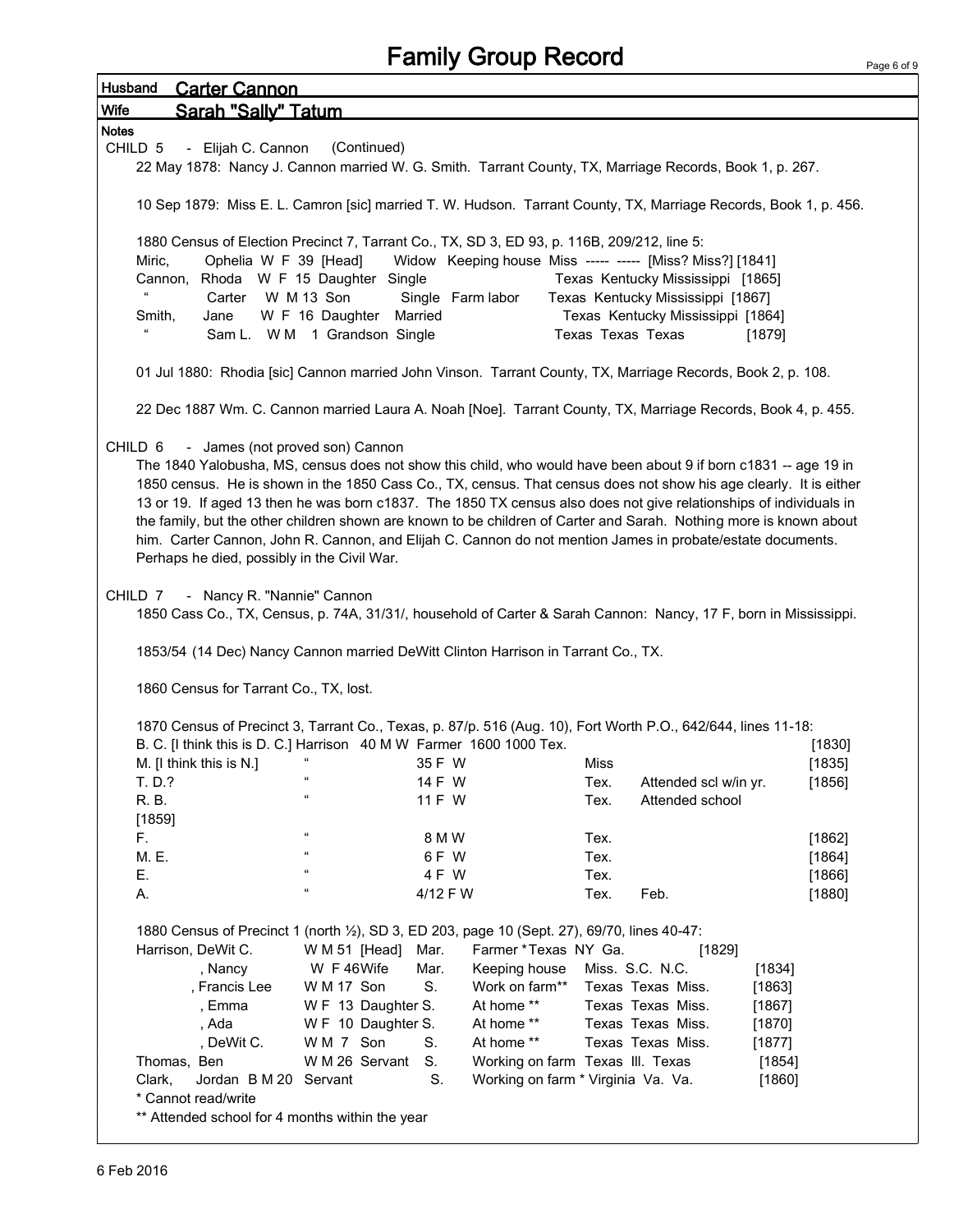## Family Group Record

| Husband                                                                                                                                                  | <b>Carter Cannon</b>                                                                                                                                                                                                                                                                                                                                                                                                                                                                                                                                                                                                                                                                                                                                                                                                                                                                                                                                                                                                                                                              |                      |  |  |  |  |  |  |  |
|----------------------------------------------------------------------------------------------------------------------------------------------------------|-----------------------------------------------------------------------------------------------------------------------------------------------------------------------------------------------------------------------------------------------------------------------------------------------------------------------------------------------------------------------------------------------------------------------------------------------------------------------------------------------------------------------------------------------------------------------------------------------------------------------------------------------------------------------------------------------------------------------------------------------------------------------------------------------------------------------------------------------------------------------------------------------------------------------------------------------------------------------------------------------------------------------------------------------------------------------------------|----------------------|--|--|--|--|--|--|--|
| Wife                                                                                                                                                     | Sarah "Sally" Tatum                                                                                                                                                                                                                                                                                                                                                                                                                                                                                                                                                                                                                                                                                                                                                                                                                                                                                                                                                                                                                                                               |                      |  |  |  |  |  |  |  |
| <b>Notes</b>                                                                                                                                             |                                                                                                                                                                                                                                                                                                                                                                                                                                                                                                                                                                                                                                                                                                                                                                                                                                                                                                                                                                                                                                                                                   |                      |  |  |  |  |  |  |  |
| CHILD 7                                                                                                                                                  | (Continued)<br>- Nancy R. "Nannie" Cannon                                                                                                                                                                                                                                                                                                                                                                                                                                                                                                                                                                                                                                                                                                                                                                                                                                                                                                                                                                                                                                         |                      |  |  |  |  |  |  |  |
| 1883                                                                                                                                                     | (23 Mar) Nancy died. Her tombstone shows initial R.                                                                                                                                                                                                                                                                                                                                                                                                                                                                                                                                                                                                                                                                                                                                                                                                                                                                                                                                                                                                                               |                      |  |  |  |  |  |  |  |
| 1885                                                                                                                                                     | (04 Jun) D. C. Harrison married Miss A. E. Harmon, Book 2, page 447, Tarrant Co. marriage records.                                                                                                                                                                                                                                                                                                                                                                                                                                                                                                                                                                                                                                                                                                                                                                                                                                                                                                                                                                                |                      |  |  |  |  |  |  |  |
|                                                                                                                                                          | 1890 Census lost.                                                                                                                                                                                                                                                                                                                                                                                                                                                                                                                                                                                                                                                                                                                                                                                                                                                                                                                                                                                                                                                                 |                      |  |  |  |  |  |  |  |
| 1895<br>According to CATTLE INDUSTRY OF TEXAS, 1895, DeWitt Clinton Harrison and Nancy R. Cannon had 8<br>children, 5 of whom were still living in 1895. |                                                                                                                                                                                                                                                                                                                                                                                                                                                                                                                                                                                                                                                                                                                                                                                                                                                                                                                                                                                                                                                                                   |                      |  |  |  |  |  |  |  |
| 305/313:                                                                                                                                                 | 1900 Census of Pct 2/Voting Pct 6, Arlington, Tarrant Co., Texas, SD 262, ED 110 (June 20), sheet 17, lines 24-27,                                                                                                                                                                                                                                                                                                                                                                                                                                                                                                                                                                                                                                                                                                                                                                                                                                                                                                                                                                |                      |  |  |  |  |  |  |  |
|                                                                                                                                                          | Harrison, DeWitt C.<br>Head<br>72<br>W M Dec 1827 Mar. 15 yrs.                                                                                                                                                                                                                                                                                                                                                                                                                                                                                                                                                                                                                                                                                                                                                                                                                                                                                                                                                                                                                    | Tx NY Ala Capitalist |  |  |  |  |  |  |  |
|                                                                                                                                                          | W F Apr 1857 Mar. 15 yrs. 0 children<br>, Algena E.<br>Wife<br>43                                                                                                                                                                                                                                                                                                                                                                                                                                                                                                                                                                                                                                                                                                                                                                                                                                                                                                                                                                                                                 | TN TN TN             |  |  |  |  |  |  |  |
| $\mathfrak{c}\mathfrak{c}$                                                                                                                               | W F Aug 1866 Single<br>, Emma<br>33<br>Dau.                                                                                                                                                                                                                                                                                                                                                                                                                                                                                                                                                                                                                                                                                                                                                                                                                                                                                                                                                                                                                                       | Tx Tx Tx             |  |  |  |  |  |  |  |
| $\epsilon$                                                                                                                                               | , DeWitt<br>W M Oct 1872 Single<br>Son<br>27                                                                                                                                                                                                                                                                                                                                                                                                                                                                                                                                                                                                                                                                                                                                                                                                                                                                                                                                                                                                                                      | Tx Tx Tx Day laborer |  |  |  |  |  |  |  |
|                                                                                                                                                          |                                                                                                                                                                                                                                                                                                                                                                                                                                                                                                                                                                                                                                                                                                                                                                                                                                                                                                                                                                                                                                                                                   |                      |  |  |  |  |  |  |  |
| 1902                                                                                                                                                     | (06 Mar) DeWitt Clinton Harrison died in Arlington.                                                                                                                                                                                                                                                                                                                                                                                                                                                                                                                                                                                                                                                                                                                                                                                                                                                                                                                                                                                                                               |                      |  |  |  |  |  |  |  |
|                                                                                                                                                          | The obituary for D. C. Harrison on Thursday, 20 Mar 1902, in the ARLINGTON JOURNAL called him "Uncle Clint" and<br>said he died of pneumonia. Surviving him were his second wife and three children.                                                                                                                                                                                                                                                                                                                                                                                                                                                                                                                                                                                                                                                                                                                                                                                                                                                                              |                      |  |  |  |  |  |  |  |
|                                                                                                                                                          | The Harrison Cemetery, where Nancy is buried, is described in a typed manuscript by David Dunnett, Member of<br>Tarrant County Historical Commission, 1012 University Drive, Ft. Worth, TX 76107 (ca. 1974). The DAR also<br>recorded this cemetery 24 Oct 1956. Cecilie Gaziano of Minneapolis and Jean Jones of Longview, TX, went to the<br>cemetery in July 1992 and were unable to find Nancy's gravestone, of which a picture does exist. The cemetery<br>appeared to have been vandalized further since 1974, and developers may have encroached on its land. Manuscripts<br>about the Harrison cemetery are available from the Tarrant County Junior College northeast campus library, 828<br>Harwood Road, Arlington, and the Grapevine Public Library, 1201 Main Street, Grapevine, TX.<br>Nancy's dates of birth, marriage, and death obtained from her tombstone. The tombstone states the marriage was in<br>1854; however, a letter from Nancy Timmons Samuels, Reseearch Chairman of the Fort Worth Genealogical Society,<br>dated 8 Feb 1992 gave a date of 1853. |                      |  |  |  |  |  |  |  |
|                                                                                                                                                          | Her nickname was Nannie, according to Samuel E. Asbury, "Jonas Harrison, Legendary and Historical," THE<br>SOUTHWESTERN HISTORICAL QUARTERLY, Vol. XLV, No. 3 (January, 1942), pp. 231-243.                                                                                                                                                                                                                                                                                                                                                                                                                                                                                                                                                                                                                                                                                                                                                                                                                                                                                       |                      |  |  |  |  |  |  |  |
| CHILD <sub>8</sub>                                                                                                                                       | - Elizabeth Ann "Lizzie" Cannon<br>Date of birth from the 1900 census; also, Glendyne Wergland, G.Wergland@att.net, provided Elizabeth's date of birth<br>from the family Bible of her great-uncle, Claude Goin, as 2 June 1836, in Mississippi -- in an email to Jean Jones,<br>auntjean@promail.com, on 4 Mar 2008.                                                                                                                                                                                                                                                                                                                                                                                                                                                                                                                                                                                                                                                                                                                                                             |                      |  |  |  |  |  |  |  |
|                                                                                                                                                          | Full name and full names of her children were given at: http://genforum.genealogy.com/goin, message 45, by Jim<br>Young, jimyoung10@sbcglobal.net and myoung@icok.net, on 2 Apr 1999. Also see his message #97. Jim Young<br>stated that his grandmother, Anna Belle Goin Young, "always claimed she was 'Black Dutch,' explaining the reason for<br>her dark skin. Most likely, William Thomas Goin was of Melungon descent." People in his Goin family described him<br>as having straight black hair, high cheek bones and dark olive skin.                                                                                                                                                                                                                                                                                                                                                                                                                                                                                                                                    |                      |  |  |  |  |  |  |  |
|                                                                                                                                                          | In 1850 Federal Census of Cass Co., Texas, Precinct 2, 9 Oct 1850, p. 742, household 21, Carter & Sarah Cannon:<br>Elizabeth, age 13.                                                                                                                                                                                                                                                                                                                                                                                                                                                                                                                                                                                                                                                                                                                                                                                                                                                                                                                                             |                      |  |  |  |  |  |  |  |
|                                                                                                                                                          | Probably in Tarrant County, Texas, in 1860; the 1860 Federal Census for Tarrant County does not survive.                                                                                                                                                                                                                                                                                                                                                                                                                                                                                                                                                                                                                                                                                                                                                                                                                                                                                                                                                                          |                      |  |  |  |  |  |  |  |
|                                                                                                                                                          | Name in Carter Cannon's estate papers and pre-1876 suit filed by sister Nancy in Tarrant Co., Texas, District Court                                                                                                                                                                                                                                                                                                                                                                                                                                                                                                                                                                                                                                                                                                                                                                                                                                                                                                                                                               |                      |  |  |  |  |  |  |  |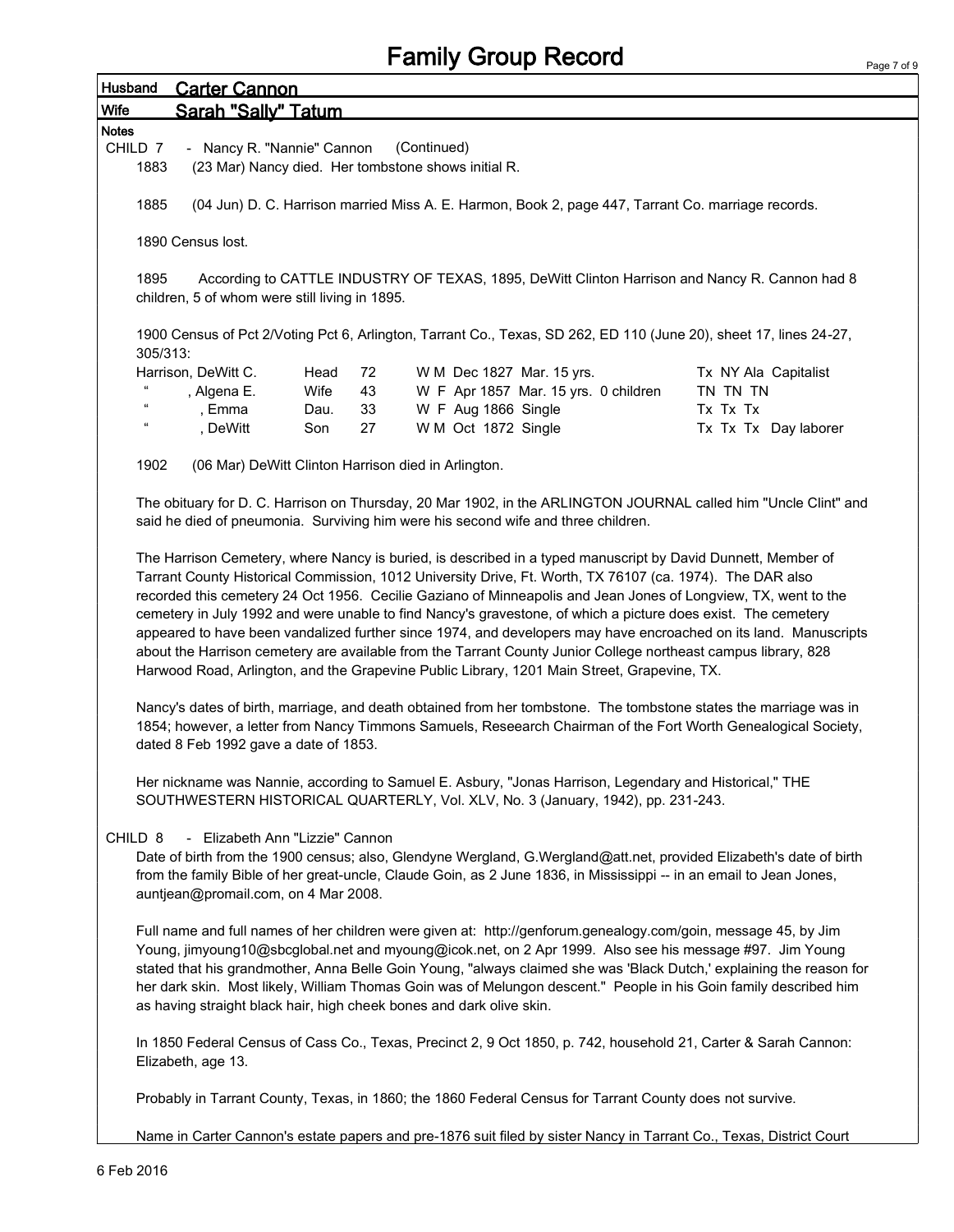# Family Group Record

| Husband                    | <b>Carter Cannon</b>                        |                     |                                                                                                                     |                                     |                    |              |                           |                                     |                   |  |
|----------------------------|---------------------------------------------|---------------------|---------------------------------------------------------------------------------------------------------------------|-------------------------------------|--------------------|--------------|---------------------------|-------------------------------------|-------------------|--|
| Wife                       |                                             | Sarah "Sally" Tatum |                                                                                                                     |                                     |                    |              |                           |                                     |                   |  |
| <b>Notes</b>               |                                             |                     |                                                                                                                     |                                     |                    |              |                           |                                     |                   |  |
| CHILD <sub>8</sub>         |                                             |                     | - Elizabeth Ann "Lizzie" Cannon                                                                                     | (Continued)                         |                    |              |                           |                                     |                   |  |
|                            |                                             |                     | against Carter Cannon for Nancy's share of her mother's estate. Five portions of the estate are given: Nancy        |                                     |                    |              |                           |                                     |                   |  |
|                            |                                             |                     | Harrison, John C. Cannon, Elijah C. Cannon heirs, heirs of Patsey Barns, and Elizabeth Goin (wife of William Goin). |                                     |                    |              |                           |                                     |                   |  |
|                            |                                             |                     | 1870 Census for Tarrant Co., TX, (Sept. 9), Precinct 3, page 144 (545), 1041/1043, lines 1-4:                       |                                     |                    |              |                           |                                     | Born abt:         |  |
|                            | W. T. Goin                                  |                     | 31 M W Farmer 130                                                                                                   | Ky.                                 |                    |              |                           |                                     | 1839              |  |
|                            | Elisabeth "                                 |                     | 31 F W Keep house                                                                                                   | Miss                                |                    |              |                           |                                     | 1839              |  |
| Ella                       |                                             | 10 F W              |                                                                                                                     | Tex Attended school within the year |                    |              |                           |                                     | 1860              |  |
| Lou                        |                                             | 8 F W               |                                                                                                                     | Tex                                 |                    |              |                           |                                     | 1862              |  |
|                            |                                             |                     | Her sister, Nancy Harrison, was living nearby, household 70.                                                        |                                     |                    |              |                           |                                     |                   |  |
|                            |                                             |                     |                                                                                                                     |                                     |                    |              |                           |                                     |                   |  |
|                            |                                             |                     | 1880 Census of Tarrant Co., TX, Precinct 1 (Sep 27), SD 3, ED 203, page 10, 66/67, lines 27-35:                     |                                     |                    |              |                           |                                     |                   |  |
|                            |                                             |                     |                                                                                                                     |                                     | x Can't read/write |              |                           | Born abt                            |                   |  |
| $\epsilon$                 | Goin William T.<br>Elizabeth                |                     | W M 41 [Head]Farmer Married<br>W F 43 Wife Keep house Married D*                                                    | x                                   | Ky<br>Miss         | Ga.<br>N.C.  | Ga.<br>S.C.               | 1839<br>1841                        |                   |  |
| $\epsilon$                 | Arthur                                      | WM 9 Son            | At home Single                                                                                                      |                                     | Tex                | Ky           | Miss                      | 1871                                |                   |  |
| $\epsilon$                 | Oscar                                       | WM 9 Son            | At home Single                                                                                                      |                                     | Tex                | Ky           | Miss                      | 1871                                |                   |  |
| $\epsilon$                 | James                                       | WM 7 Son            | At home Single                                                                                                      |                                     | Tex                | Ky           | Miss                      | 1873                                |                   |  |
| $\epsilon$                 | Belle                                       |                     | W F 3 Daughter At home Single                                                                                       |                                     | Tex                | Ky           | Miss                      | 1877                                |                   |  |
| $\epsilon$                 | Walter                                      |                     | W M 3/12 Feb Son At home Single                                                                                     |                                     | Tex                | Ky           | Miss                      | 1880                                |                   |  |
|                            | Watson, Ella                                |                     | W F 20 Stepdaughter A.H. Single Abscess Tex                                                                         |                                     |                    | Mo.          | Miss.                     | 1860                                |                   |  |
|                            | , Lou                                       |                     | W F 18 Stepdaughter A.H. Single                                                                                     |                                     | Tex                | Mo.          | Miss.                     | 1862                                |                   |  |
|                            | *Notation appears to be a "D" for divorced. |                     |                                                                                                                     |                                     |                    |              |                           |                                     |                   |  |
|                            | 27, lines 29-35: (all can read and write)   |                     | 1900 Census of Creek Nation, Indian Territory (Oklahoma), Township 14 N, Range 13 E, SD 73, ED 58, Sheet 2A, 27/    |                                     |                    |              |                           |                                     |                   |  |
|                            | Goin, Wil                                   |                     | Head W M Aug 1838 61                                                                                                | Married 30 yrs                      |                    | Ky           | Ga Ga                     |                                     | Laborer farm Rent |  |
|                            | Lizzie                                      | Wife                | W F June 1836 63 Married 30 yrs 7 ch./6 liv.                                                                        |                                     |                    | Miss NC NC   |                           |                                     |                   |  |
| $\epsilon$                 | James Son                                   |                     | W M Jun 1872 27 Single                                                                                              |                                     |                    | Tx           | Ky Miss                   | Farmer                              |                   |  |
|                            | Rupe, Ella                                  |                     | Dau. WF May 1860 40 Widow                                                                                           |                                     | 3 ch./3 liv.       | Tx           | <b>Ky Miss</b>            |                                     |                   |  |
| $\epsilon$                 | Lillie<br>George GSon W M Aug 1890          |                     | GDau WF Nov 1884 15 Single<br>9                                                                                     | Single                              |                    | Tx<br>Ok     | Tx Va<br>Tx Va            |                                     |                   |  |
| $\epsilon$                 | Elmo                                        | GSon W M Mar 1893   | $7^{\circ}$                                                                                                         | Single                              |                    | Ok           | Tx Va                     |                                     |                   |  |
|                            |                                             |                     |                                                                                                                     |                                     |                    |              |                           |                                     |                   |  |
|                            |                                             |                     | 1910 Census of Okmulge, Hamilton Co., Oklahoma (3 May), Roll 1267, Sheet 5B, Dist. 148, 110/114:                    |                                     |                    |              |                           |                                     |                   |  |
|                            | Goin, Walter L. Head                        |                     | M W 30 1st marriage 8 years                                                                                         |                                     |                    | Tex Ark Miss |                           | Farming                             | c1880             |  |
|                            |                                             |                     | , Emaline R. Wife F W 28 1st marriage 8 years 2 ch./0 liv. Ind Ind Ind                                              |                                     |                    |              |                           | Home keeper                         | c1882             |  |
|                            |                                             |                     | , Elizabeth Mother F W 74 Married 2ce 40 years 7 ch./6 liv. Miss NC NC                                              |                                     |                    |              | None                      |                                     | c1836             |  |
|                            |                                             |                     | [She is also shown in household of son William A.]                                                                  |                                     |                    |              |                           |                                     |                   |  |
|                            |                                             |                     | 1910 Census of Baldhill, Okmulgee Co., Oklahoma (May 10), SD 3, ED 145, Sheet 8B, Roll 1267, 139/139:               |                                     |                    |              |                           |                                     |                   |  |
|                            | Goin, William A. Head                       |                     | M W 39 m1 15 years                                                                                                  |                                     |                    |              |                           | Tex Ky Miss Gen'l Farm Renter c1871 |                   |  |
|                            | , Bessie M.                                 | Wife                | F W 30 m1 15 years 8 ch//7 liv.                                                                                     |                                     | Ind Pa Ohio        |              |                           |                                     | c1880             |  |
| $\epsilon$                 | , Charles                                   | Son                 | M W 15 Single                                                                                                       |                                     | Okla Tex Ind       |              |                           |                                     | c1895             |  |
| $\epsilon$                 | , Claude                                    | Son                 | M W 11 Single                                                                                                       |                                     | Okla Tex Ind       |              |                           |                                     | c1899             |  |
| $\mathfrak{c}\mathfrak{c}$ | , Nannie                                    | Dau                 | F W 9 Single                                                                                                        |                                     | Okla Tex Ind       |              |                           |                                     | c1901             |  |
| $\epsilon$                 | , William Jr.                               | Son                 | M W 7 Single                                                                                                        |                                     | Okla Tex Ind       |              |                           |                                     | c1903             |  |
|                            | , Theodore                                  | Son                 | MW 5 Single                                                                                                         |                                     | Okla Tex Ind       |              |                           |                                     | c1905             |  |
|                            | , Allie                                     | Dau                 | F W 2 Single                                                                                                        |                                     | Okla Tex Ind       |              |                           |                                     | c1908             |  |
|                            | , Floyd                                     | Son                 | M W 7/12 Single                                                                                                     |                                     | Okla Tex Ind       |              |                           |                                     | c1910             |  |
|                            | , Lizzie                                    |                     | Mother F W 75 Widow                                                                                                 |                                     |                    |              | Miss NC NC [is really SC] |                                     | c1835             |  |
|                            |                                             |                     | Amy Miller, wife of a descendant, Burr V. Miller Jr., provided some information in a letter 18 May 1993.            |                                     |                    |              |                           |                                     |                   |  |